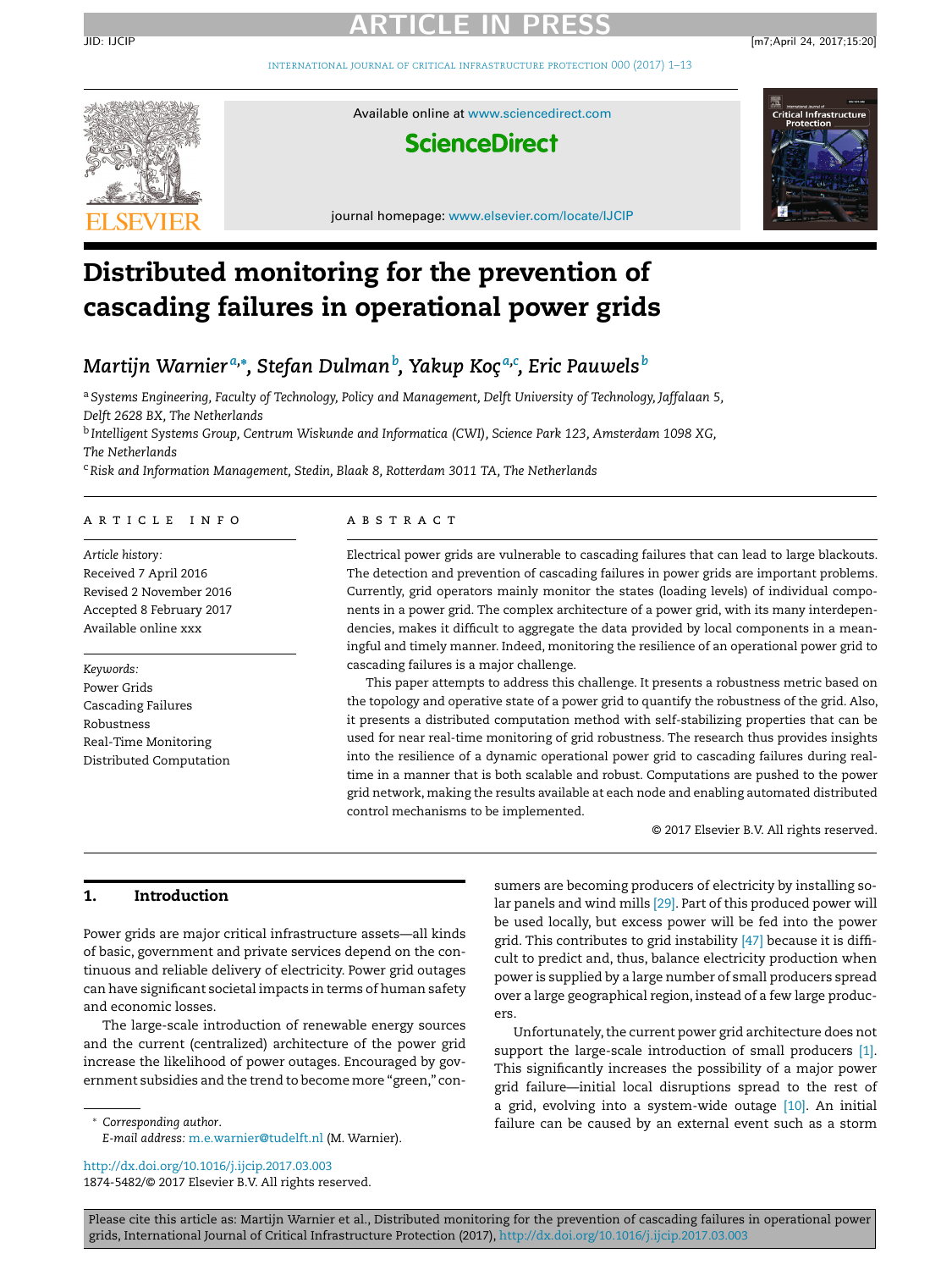<span id="page-1-0"></span>and the failure effects can spread to the rest of the network in different ways, including voltage and frequency instabilities, hidden failures of protection systems, software and operator errors, and line overloads.

For example, a large-scale outage can be initiated by an overloaded line that is "tripped" by a circuit breaker. At this point, electricity can no longer flow through the line and the power flows to other lines. This can overload some of the lines, causing them to be tripped as well. As this process repeats over and over again, more and more lines are shut down, leading to a cascading failure of the power grid [\[13,39\].](#page-11-0) This paper focuses on cascading effects created by line overloads and on preventing cascading failures.

In order to detect (and ultimately prevent) cascading failures, it is necessary to monitor and alter the current state (power load distribution) of a power grid. The emerging smart grid is designed to do exactly this—it leverages a communications overlay that connects sensors and actuators. In effect, a smart grid is a large-scale distributed system that monitors line loads and accordingly changing the network state by tripping and untripping lines.

This paper deals with a smart grid environment. It focuses on two principal research questions. The first question is: What should be monitored? In other words, is there a metric that can predict cascading failures? The second question is: How should the grid be monitored? In other words, how should aggregation be performed and what is the appropriate temporal resolution for the monitoring? The extension of the resulting passive monitoring scheme to an active scheme that automatically alters the state of a power grid to prevent cascading failures is a topic for future research.

The main contribution of the paper is a new distributed monitoring approach that can be used to monitor the robustness of a power grid to cascading failures. The monitoring approach is based on the distributed computation of the robustness metric introduced in [\[24,25\].](#page-12-0) The contributions also include an extension of distributed gossip algorithms [\[9\]](#page-11-0) with a self-stabilization mechanism to account for network dynamics. The resulting framework enables distributed aggregates to be computed in a rapid and reliable manner; this is at the heart of the proposed power grid monitoring approach.

The principal technical result is that it is possible to compute a complex robustness metric using simple, albeit robust, distributed primitives in a manner that makes the results readily available to every node in a power grid. The result is important because it enables the measurement infrastructure to be used in real-time to implement distributed control mechanisms for a power grid. The convergence time scales very well (logarithmic order) with respect to network size. The precision of the computations can be set by adjusting the message sizes and is independent of network parameters such as the number of nodes and network diameter.

### **2. Robustness metric**

Several topological metrics have been proposed to express the vulnerability of a power grid to cascading failures. Examples include the average shortest path length, betweenness centrality [\[15\]](#page-11-0) and gap metric [\[14\].](#page-11-0) These metrics can be used to determine the most critical nodes in a power grid.

However, in addition to its topological characteristics, a power grid has a physical aspect. In particular, electrical current in a power grid behaves according to Kirchhoff's laws [\[5\].](#page-11-0) Therefore, a metric that is used to quantify the robustness of an operational power grid to cascading failures should consider its topological and physical characteristics.

The metric for robustness to cascading failures R<sub>CF</sub> [\[24,25\]](#page-12-0) does exactly this. It is, therefore, the starting point for the distributed power grid monitoring algorithm proposed in this paper. The robustness metric *R<sub>CF</sub>* assesses the robustness of a power grid to cascading failures caused by line overloads. The metric relies on two main concepts: (i) electrical node robustness; and (ii) electrical node significance. Higher values of the *RCF* metric indicate greater robustness, i.e., a power grid that is able to resist cascading failures to a larger extent. The remainder of this section summarizes previous work on robustness metrics. Interested readers are referred to [\[24,25\]](#page-12-0) for additional details about robustness metrics.

## *2.1. Electrical node robustness*

The electrical node robustness quantifies the ability of a bus (i.e., a node in a graph representation of a power grid) to resist cascading line overload failures by incorporating flow dynamics and network topology. Three key factors are used to calculate this robustness value for a node: (i) homogeneity of the load distribution on out-going branches (i.e., links in a graph representation of a power grid); (ii) loading level of the outgoing links; and (iii) out-degree of the node.

Entropy is used to capture the first and third factors described above. The entropy of a load distribution at a node increases as flows over lines are distributed more homogeneously and the node out-degree increases. The entropy of a given load distribution at a node *i* is computed as:

$$
H_i = -\sum_{j=1}^d p_{ij} \log p_{ij} \tag{1}
$$

where *d* is the out-degree of the corresponding node and *pij* is the normalized flow value on the out-going link *lij*. The normalized flow value  $p_{ij}$  is computed as:

$$
p_{ij} = \frac{f_{ij}}{\sum_{j=1}^{d} f_{ij}}
$$
 (2)

where  $f_{ii}$  is the flow value in line  $l_{ii}$ .

The effect of the loading level of the power grid is expressed using the tolerance parameter  $\alpha$  (see [\[34\]\)](#page-12-0). The tolerance level  $\alpha_{ij}$  of line  $l_{ij}$  is the ratio of the rated limit to the load of line  $l_{ii}$ . The parameter  $\alpha$  is commonly used to compensate for the lack of data on the rated limits of components in test systems [\[44\].](#page-12-0) The analysis methods work such that, whenever the rated limits of grid components are known, the rated limits replace the  $\alpha$  values.

Eqs. (1) and (2) are combined with the tolerance parameter  $\alpha$  to capture the impact of the loading level on robustness. The resulting electrical robustness *Rn, <sup>i</sup>* of a node *i*, which considers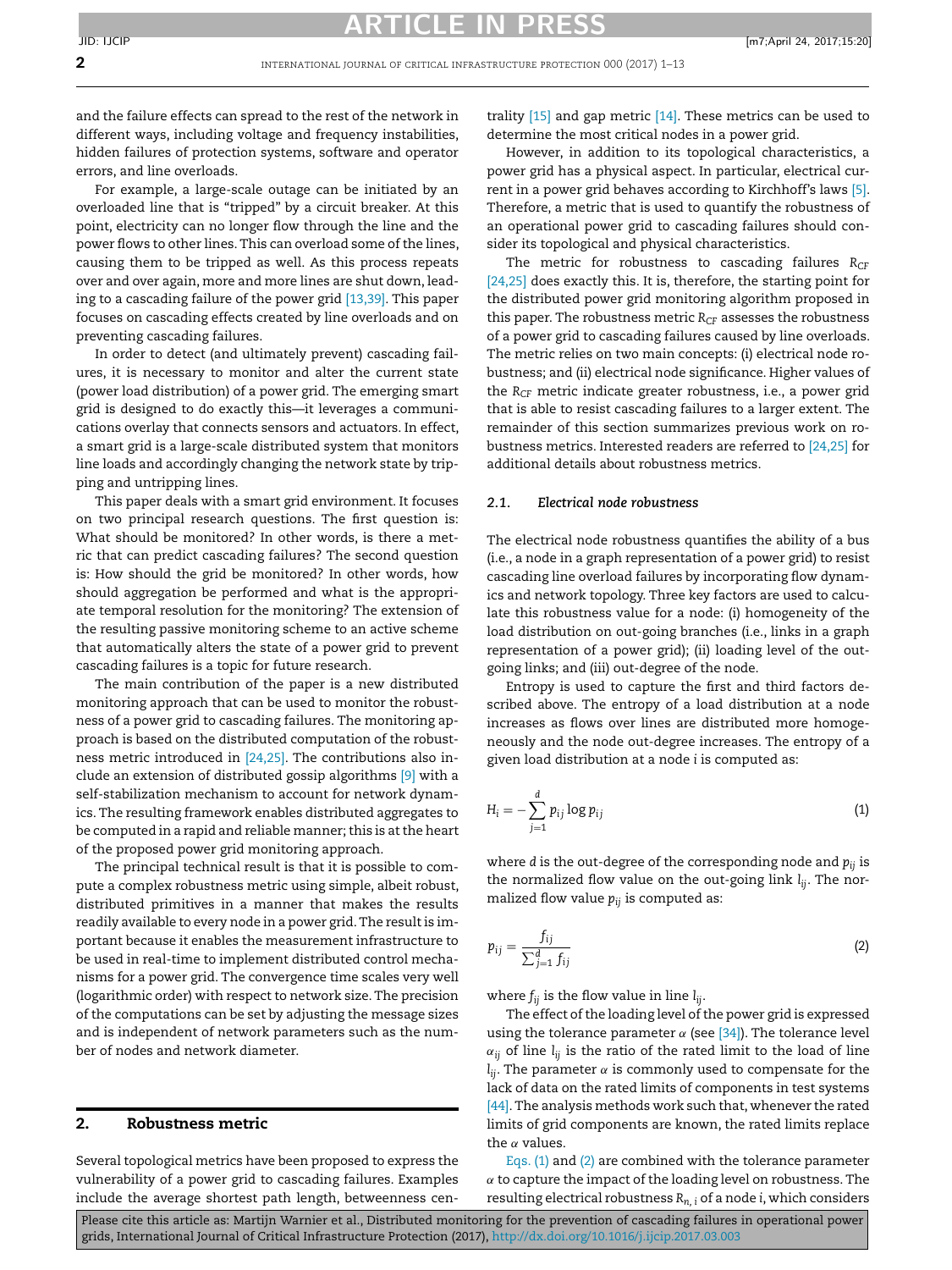<span id="page-2-0"></span>both the flow dynamics and the topological effects on network robustness, is given by:

$$
R_{n,i} = -\sum_{j=1}^{d} \alpha_{ij} p_{ij} \log p_{ij}
$$
 (3)

The minus sign in  $Eq. (3)$  compensates for the negative electrical node robustness value that occurs when taking the logarithm of the normalized flow value. Note that only the outdegrees of nodes are considered in the formalization of electrical node robustness. The in-degree relates to the total amount of power flow to which a node can be exposed. In contrast, the out-degree of the same node relates to its ability transfer the power to the remainder of the network that has a relatively larger rest capacity to accommodate the excess power flow. Therefore, only the out-degree of a node is used to compute the electrical node robustness.

## *2.2. Electrical node significance*

All the nodes in a power grid do not have the same influence on the occurrence of cascading failures. Some nodes distribute a relatively large amount of the power in the network whereas other nodes only distribute a small amount of power. When a node (or line to a node) that distributes a relatively large amount of power fails, the result is more likely to lead to a cascading failure, ultimately resulting in a large grid blackout. In contrast, if a node that distributes only a small amount of power fails, then the resulting redistribution of power can usually be accommodated by other parts of the network. Thus, node failures have different impacts on the robustness to cascading failures and the impacts depend on the amount of power distributed by the corresponding nodes.

The impact of a node *i* is expressed by its electrical node significance δ*i*:

$$
\delta_i = \frac{P_i}{\sum_{j=1}^N P_j} \tag{4}
$$

where *Pi* is the total power distributed by node *i* and *N* is the number of nodes in the network.

Electrical node significance is a centrality measure that can be used to rank the relative importance (i.e., criticality) of nodes in a power grid with respect to cascading failures. Failures of nodes with higher  $\delta$  values typically result in larger cascading failures.

### *2.3. Network robustness metric*

The network robustness metric *R<sub>CF</sub>* [\[24,25\]](#page-12-0) is obtained by combining the node robustness and node significance:

$$
R_{CF} = \sum_{i=1}^{N} R_{n,i} \delta_i
$$
 (5)

The network robustness metric can be used as an indicator of power grid robustness. This is accomplished by computing the robustness metric for a normally-operating power grid, which yields a value *v*. This value *v* is used as a base

case. During normal operations, the robustness metric value changes somewhat because different nodes demand different amounts of electricity over time, leading to different loading levels in the network. However, a larger change in the robustness metric—a drop, in particular—indicates that a cascading failure is more likely and that power grid operators may need to take evasive actions (e.g., by adding reserve capacity to the grid or shifting power demand). Note that, in the general case, it is complicated to determine a good safety margin or the value of the robustness metric that corresponds to the exact tipping point (i.e., point where a small failure leads to a massive blackout). Ultimately, this needs to be determined by grid operators; in particular, they must identify what they consider to be acceptable and the appropriate safety margin.

This research determines this point experimentally by sim-ulating a specific power grid (IEEE 118 Power System [\[12\]\)](#page-11-0) using the MATCASC tool [\[23\].](#page-11-0) However, this point needs to be determined experimentally for other grids as well. Interested readers are referred to [\[26,27\]](#page-12-0) for a general and structured investigation of this topic.

## **3. Decentralized aggregation**

Computing the robustness metric introduced in the previous section in a centralized manner raises a number of challenges when applied to large power grids that cover states, provinces or countries. Scalability, single-point-of-failure, real-time results dissemination, fault tolerance and maintenance of dedicated hardware are some of the requirements that suggest a decentralized approach over a centralized solution.

The problem of interest is modeled as a geometric random graph (mesh network) in which nodes mainly communicate with their immediate neighbors. The communications model assumes that time is discrete. During a time step, each node picks and communicates with a random neighbor. Major updates in the network occur just once in a while; for example, in the scenario of interest, new measurement data is made available every 15 min. The time rounds concept is employed and nodes are required to update their local data at the beginning of a round. The bootstrap problem and roundbased time models have received coverage in the literature [\[6,19,35\].](#page-11-0) Since the constraints in the application scenario are very loose, an algorithm like the one presented by Werner-Allen et al. [\[41\]](#page-12-0) may be used.

Note that no assumptions are made about nodes stopfailing or new nodes joining the network. In fact, the solution described below can accommodate these situations and the computations adapt to the changes.

### *3.1. Solution outline*

The solution for computing the robustness metric uses a primitive for calculating sums in a distributed network that is inspired by the gossip-like mechanism presented in [\[32\].](#page-12-0) The algorithm described in [\[32\]](#page-12-0) computes a sum of values distributed on the nodes of a network using a property of order statistics applied to a series of exponential random variables. A formal description of this algorithm is given in [Algorithm](#page-3-0) 2.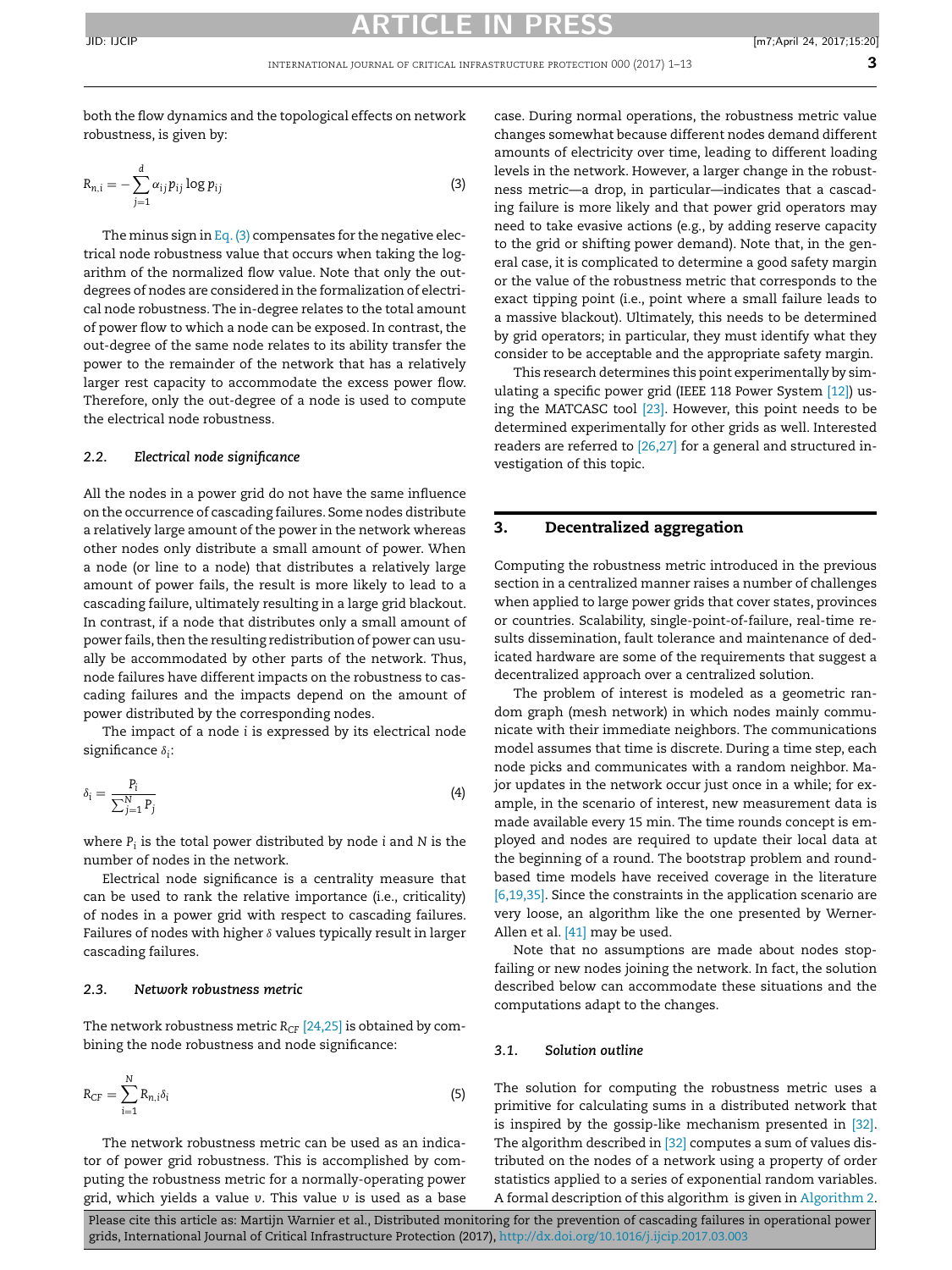# <span id="page-3-0"></span>**ARTICLE IN PRESS** JID: IJCIP [m7;April 24, 2017;15:20]

**4** international journal of critical infrastructure protection 000 (2017) 1–13

# **Algorithm 1:** PropagateMinVal(*v*, τ).

```
1 ; /* v, τ - received value and time-to-live ; /* vlocal,
   τlocal - local value and time-to-live */
 2 */
 3 ; /* T - maximum time-to-live, constant value */
 4 ; /* C - constant value, default to 0.5 */
 5 ; /* create temporary variables */
 \mathfrak{b} (v<sub>m</sub>, v<sub>M</sub>) \leftarrow (min(v, v<sub>local</sub>), max(v, v<sub>local</sub>));
 \tau (\tau_m, \tau_M) \leftarrow corresponding (\tau, \tau_{local}) to (\nu_m, \nu_M);
 8 ; /* update logic */
 9 if v_m == v_M then<br>
10 | if v_m < 0 then
10 if vm < 0 then /* equal negative values */
11 \vert \cdot \vert \cdot \tau_m \leftarrow \mathcal{C} \tau_m12 else /* equal positive values */
13 | \min(\tau_m, \tau_M) \leftarrow \max(\tau_m, \tau_M) - 114 else
15 if v_m < 0 then /* at least one negative value */
16 if v_m = -v_M then
17 \left(\tau_m, \tau_M\right) \leftarrow (T, T)18 else
19 \left(\tau_m, \tau_M\right) \leftarrow (\mathcal{C}\tau_m, \mathcal{C}\tau_M)20 else /* two different positive values */
21 \vert \cdot \vert \cdot \tau_M \leftarrow \tau_m - 122 ; /* update local variables */
23 (v, v<sub>local</sub>) ← (v<sub>m</sub>, v<sub>m</sub>) ;
24 (\tau, \tau_{local}) ← corresponding (\tau_m, \tau_M);
```
The algorithm resembles a gossip algorithm [\[19\],](#page-11-0) but differs in a number of important points.

Essentially, the algorithm trades communications for convergence speed. By relying on the propagation of an extreme value (minimum value in this case) that is locally computable, it achieves the fastest possible convergence in a distributed network—*O*(*D*log *N*) time steps (where *D* is the network diameter and *N* is the number of nodes). This speed is significant compared with the original gossip algorithms that converge in *O*(*D*2log *N*) time steps [\[9\].](#page-11-0)

[Fig.](#page-4-0) 1 illustrates the sum computation process under network dynamics. A network with 1000 nodes is modeled as a geometric random graph with diameter 14 and initialized with random values. Half of the network is disconnected at time step 50 and the nodes change their values at time step 200. The network values converge after 15 computation steps.

The price paid is the increased message size *O*(δ−2), where the parameter  $\delta$  specifies the precision of the final result. Assuming that *s* is the ground-truth result, the algorithm offers an estimate in the interval  $[(1 - \delta)s, (1 + \delta)s]$  with error  $\epsilon = O(1/poly(N)).$ 

The extreme value propagation mechanisms are extended to account for network dynamics. Specifically, a time-to-live field is added to each value – the integer value decreases with time and marks the age of the current value. This mechanism takes care of nodes leaving the network, stop-crashing or re**Algorithm 2:** ComputeSum (**v,** *τ*).

```
1 ; /* v0 - original random samples vector on this node
   */
 2 ; /* v, τ - received value and time-to-live vectors */
 3 ; /* T - maximum time-to-live, constant value */
 4 ; /* update all elements in the data vector */
 5 for j = 1 to length(v) do
 6 PropagateMinVal(v[j], τ[j])
 7 ; /* time-to-live update - do once every timeslot */
8 for j = 1 to length(v) do<br>9 \left| \begin{array}{c} \text{if } \mathbf{v}[j] == \mathbf{v}^0[j] \text{ then} \end{array} \right.9 if \mathbf{v}[j] == \mathbf{v}^0[j] then /* reinforce a minimum */
10 \tau[j] \leftarrow T11 else
12 1 τ[j] ← τ[j] − 1; /* decrease time-to-live */<br>
13 if τ[j] <= 0 then /* value expired */
13 if \tau[j] \leq 0 then /* value expired */
\mathbf{v}[j] \leftarrow \mathbf{v}[j] \leftarrow \mathbf{v}[j];
15 \vert \vert \tau[j] \leftarrow T16 ; /* estimate the sum of elements */
17 \text{ s} \leftarrow 0 :
18 for j = 1 to length(v) do
19 s \leftarrow s + abs(v[j])20 return length(v)/s
```
setting. In the example in [Fig.](#page-4-0) 1, after convergence, half of the nodes in the network were removed at time step 50. The effect of the expiring time-to-live (set to a maximum of 50 in the example) can be seen around time step 100.

The time-to-live expiry mechanism is extended to achieve the removal of values in *O*(*D* log *N* + log *T*) time steps. In other words, if a certain extreme value propagates through the network, it is marked as "expired" and its associated time-to-live value expires (i.e., reaches zero) within *O*(*D* log *N* + log *T*) time steps. This is shown in [Fig.](#page-4-0) 1 during the interval 200–300. At time step 200, half of the nodes in the network change their values randomly, triggering the expiration mechanism. A formal description of the extension is provided in Algorithm 1.

The distributed approach solves most of the scaling issues and is highly robust to network dynamics (e.g., network nodes becoming unavailable due to failures, reconfiguration, new nodes joining the system, etc.). As shown below, the approach is very fast for a typical network, significantly outperforming centralized approaches. Because the protocols rely on anonymous data exchange, privacy concerns [\[30\]](#page-12-0) are alleviated; in any case, the identities of the system nodes are not needed in the computations.

The disadvantages of the approach map to the known properties of this class of epidemic algorithms. Although anonymity is preserved, an authentication system [\[20\]](#page-11-0) is needed to prevent malicious data from corrupting the computations. Also, a light form of synchronization [\[41\]](#page-12-0) is needed to coordinate nodes to report major changes to their local values. Clearly, the choice of an appropriate synchronization mechanism must take security into account [\[37\].](#page-12-0)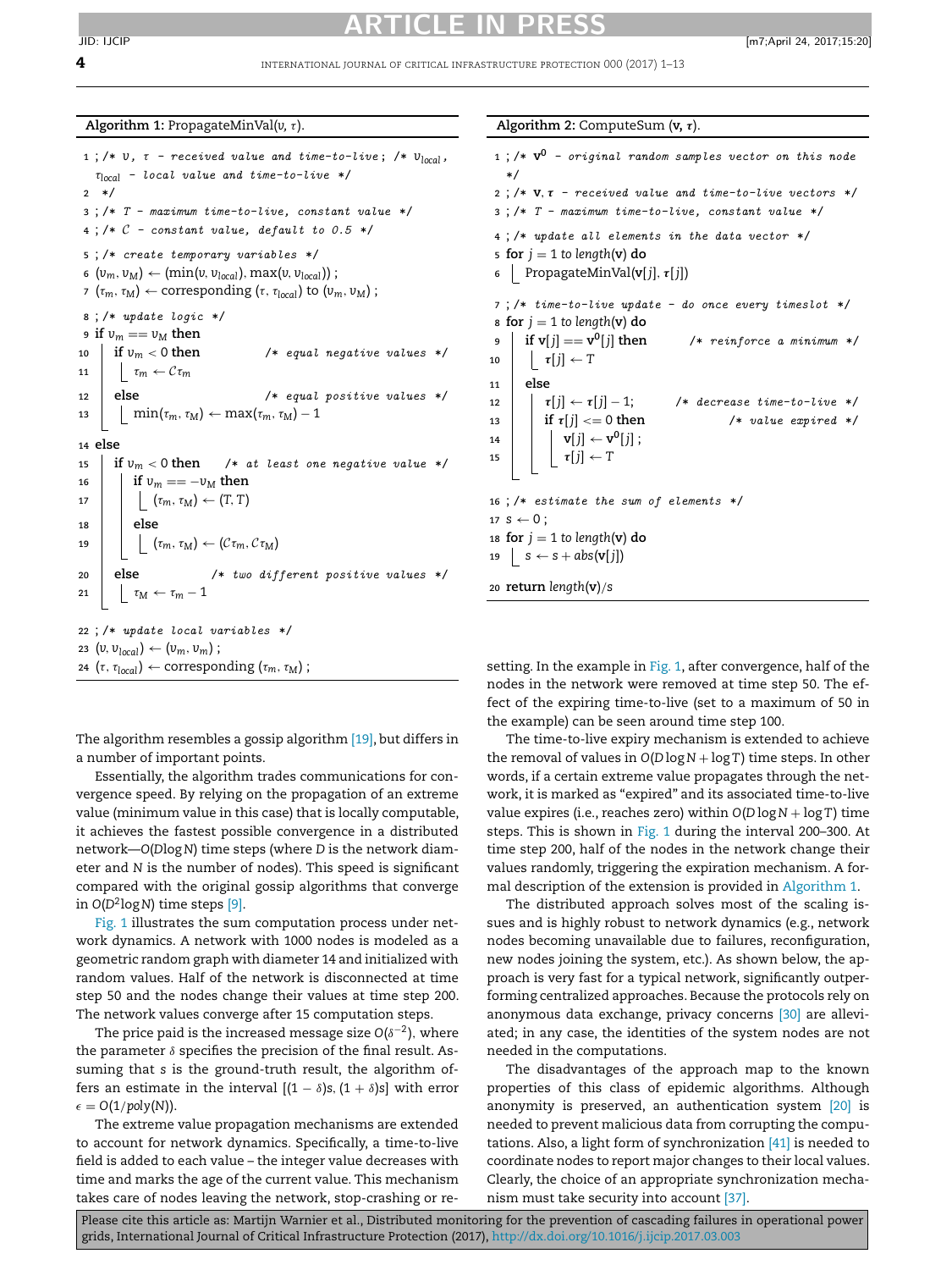

<span id="page-4-0"></span>international journal of critical infrastructure protection 000 (2017) 1–13 **5 ARTICLE IN PRESS** JID: IJCIP [m7;April 24, 2017;15:20] 2000 3000 4000 5000 6000 7000 Network failure Network values change Node 0 Node 1 Node 2 Node 3 Node 4 Node 5 Node 6 Node 7 Node 8 Node 9



# *3.2. Self-stabilizing sum computation*

may be approximated as:

The basic mechanism behind the sum computation algorithm is minimum value propagation via gossiping. Assume that each node holds a positive value *xi*. At each time step, every node chooses a random neighbor and they exchange their values, both the nodes keeping the smallest value. The smallest value propagates rapidly in the network in *O*(*D*log *N*) time steps via this push–pull gossiping mechanism (see  $[36]$ ). [Algorithm](#page-3-0) 2 presents a formal description of the selfstabilizing sum computation.

Assume that each node *i* in a network holds a positive value *xi*. In order to compute the sum of all *n* values in the  $\mathsf{network}\left(\sum_{i=1}^\mathbb{N} \mathsf{x}_i\right)$ , Mosk-Aoyama and Shah [\[32\]](#page-12-0) propose that each node holds a vector **v** of *m* values, initially drawn from a random exponential random distribution with parameter  $\lambda_i = x_i$ . After a gossiping step between two nodes *i* and *j*, the vectors **v***<sup>i</sup>* and **v***<sup>j</sup>* become equal, and hold the minimum value in each position of the initial vectors. Thus, given an index  $k \in (1, m)$ , the resulting vectors  $\mathbf{v}'_i$ ,  $\mathbf{v}'_j$  have the property:

$$
\mathbf{v}'_i[k] = \mathbf{v}'_j[k] = \min\left(\mathbf{v}_i[k], \mathbf{v}_j[k]\right) \tag{6}
$$

Mosk-Aoyama and Shah [\[32\]](#page-12-0) show that, after all the vectors converge to some value **v**, the sum of *xi* values in the network

$$
\sum_{i=1}^{N} x_i = \frac{m}{\sum_{k=1}^{m} \mathbf{v}[k]}
$$
 (7)

This work extends the algorithm presented in [\[32\]](#page-12-0) by adding, to each node, a new vector *τ<sup>i</sup>* that holds a time-to-live counter for each value. This new vector is initialized with a default value *T*, larger than the convergence time of the original algorithm (the choice of a proper value is explained below). The values in  $\tau_i$  decrease by one every time step, with one exception. The node generating the minimum **v***i*[*k*] in position  $k \in (1, m)$  sets  $\tau_i[k]$  to *T* (Line 10 in [Algorithm](#page-3-0) 2). In the absence of other dynamics, all the properties proved in [\[36\]](#page-12-0) remain unchanged because the output of the proposed approach is identical to the original algorithm.

The main reason for adding the time-to-live field is to account for nodes leaving the network and nodes that fail-stop. This eliminates the requirement that nodes must keep track of their neighbors. Additionally, the proposed mechanism does not make use of node identifiers.

The intuition behind this mechanism is that a node that generates the network-wide minimum in position  $k \in (1, m)$ will always advertise it with the accompanying time-to-live set to the maximum *T*. The remaining nodes adopt the value **v**[*k*] and have a value *τ*[*k*] that decreases with distance from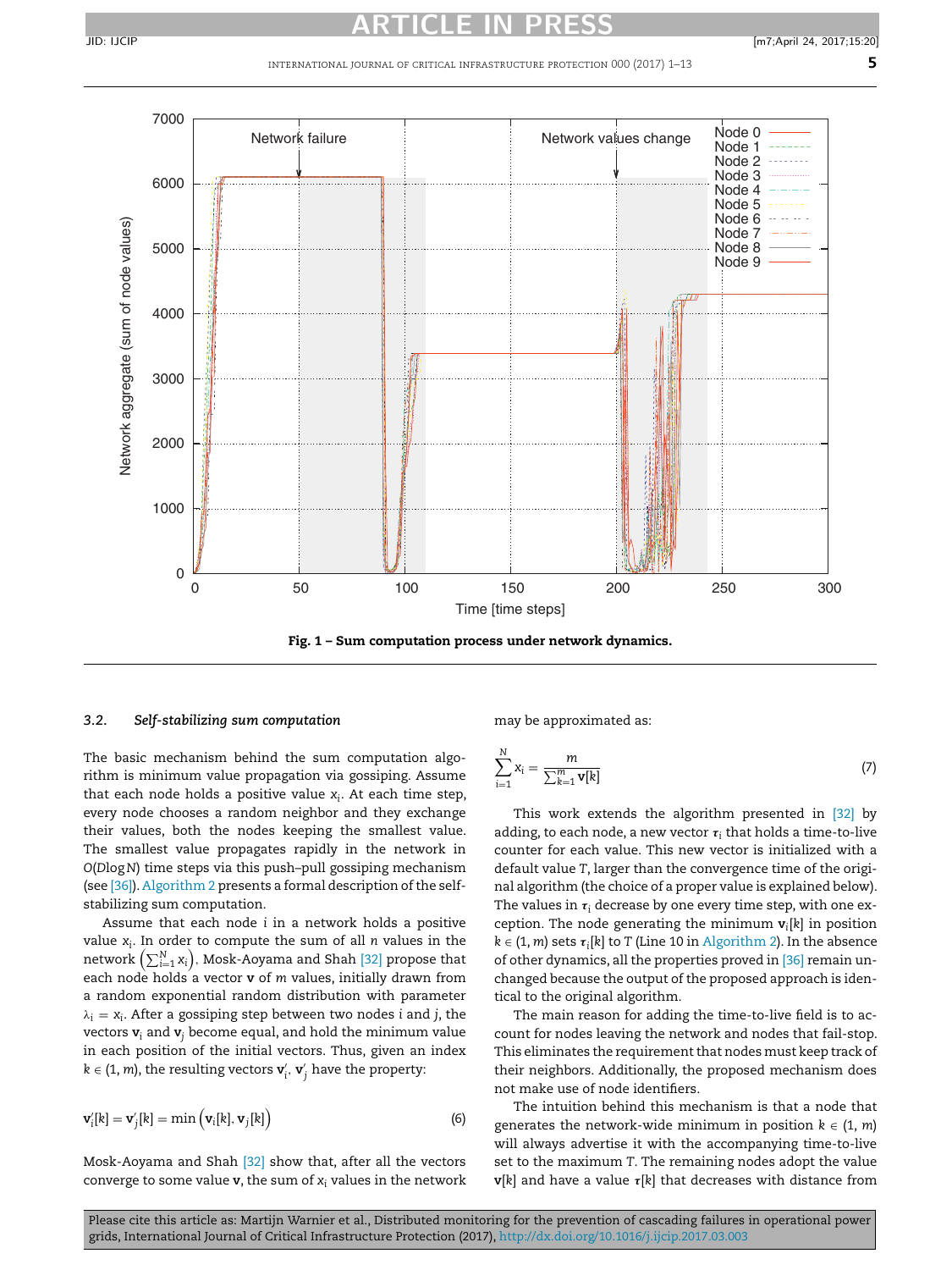<span id="page-5-0"></span>

| Table 1 - Value propagation. |                                                  |                   |                           |                           |
|------------------------------|--------------------------------------------------|-------------------|---------------------------|---------------------------|
| Propagation                  | Ordering                                         | Previous          | Intermediate              | Final                     |
| None                         | $ {\bf u}[k]   < {\bf v}_i[k]   < {\bf v}_i'[k]$ | u[k]              | u[k]                      | u[k]                      |
|                              | $u[k] < v'[k] < v_j[k]$                          | u[k]              | u[k]                      | u[k]                      |
| Slow                         | $v_i[k] < u[k] < v'_i[k]$                        | $\mathbf{v}_i[k]$ | $\mathbf{v}_i[k]$         | u[k]                      |
|                              | $v_i[k] < v'_i[k] < u[k]$                        | $\mathbf{v}_i[k]$ | $\mathbf{v}_i[k]$         | $\mathbf{v}^{\prime}$ [k] |
| Fast                         | ${\bf v}'_i[k] < {\bf u}[k] < {\bf v}_i[k]$      | u[k]              | $\mathbf{v}^{\prime}$ [k] | $\mathbf{v}'_i[k]$        |
|                              | ${\bf v}'_i[k] < {\bf v}_i[k] < {\bf u}[k]$      | $\mathbf{v}_i[k]$ | $\mathbf{v}'_i[k]$        | $\mathbf{v}'_i[k]$        |

the original node. *T* is chosen to be larger than the maximum number of gossiping steps it takes for the minimum to reach any node in the network. In a gossiping step between nodes *i* and *j*, if  $\mathbf{v}_i[k] = \mathbf{v}_i[k]$ , then the largest of  $\tau_i[k]$  and  $\tau_i[k]$  propagate (Line 13 in [Algorithm](#page-3-0) 1). This means that *τ*[*k*] on all nodes is strictly positive as long as the node is online. If the node that generates the minimum value in position *k* goes offline, then all the associated *τ*[*k*] values in the network steadily decrease (Line 12 in [Algorithm](#page-3-0) 2) until they reach zero and the minimum is replaced by next smallest value in the network (Lines 13–15 in [Algorithm](#page-3-0) 2). *T* time steps are required for the network to "forget" the value in position *k*. [Fig.](#page-4-0) 1 shows the graphical impact of the *O*(*T*) mechanism during the interval 50 to 150.

The second self-stabilizing mechanism targets nodes that change their values at runtime. Assume that a node changes its value *xi* to *x <sup>i</sup>* at some time *t*. This change triggers a regeneration of its original samples from the exponential random variable  $\mathbf{v}_i$  to  $\mathbf{v}'_i$ . Let k be an index with  $k \in (1, m)$ . Let  $\mathbf{u}$  be the vector containing the minimum values in the network if node *i* does not exist. In order to understand the change that occurs when transitioning from  $x_i$  to  $x'_i$ , it is necessary to consider the relationships between the individual values **v***i*[*k*], **v** *i* [*k*] and **u**[*k*].

As seen in Table 1, if **u**[*k*] is the smallest of all the values, then no change propagates in the network. If **v** *i* [*k*] is the smallest value, then it propagates rapidly – in *O*(*D*log *N*) time steps – with the basic extreme propagation mechanism. If **v***i*[*k*] is the smallest value, then the value remains in the network until its associated time-to-live field expires. Because *T D* usually holds, a mechanism is added to speed up the removal of this value from the network.

The removal mechanism is triggered by the node owning the value that needs to be removed (node *i* in this case). This is accomplished by node *i* marking the value **v***i*[*k*] as "expired" by propagating a negative value −**v***i*[*k*]. This change does not affect the extreme value propagation mechanism [\(Algorithm](#page-3-0) 1) nor the estimation of the sum (note the use of the absolute value function in Line 19 in [Algorithm](#page-3-0) 2). If node *i* contacts a node that also holds the value **v***i*[*k*], then it propagates the negative sign for the value and maximizes its time-to-live field to a large value *T*. Intuitively, as long as **v***i*[*k*] is present in the network, −**v***i*[*k*] propagates, causing it to be overwritten. Considering the large range of unique floats or double numbers versus the number of values in a network at a given time, it is safe to assume that the values in the network are unique.

The time-to-live field of any negative value halves with each gossiping step (for  $C = 0.5$ ) if it does not meet the  $\mathbf{v}_i[k]$  value (Lines 11, 19 in [Algorithm](#page-3-0) 1). Intuitively, if a negative value is surrounded by values other than **v***i*[*k*], it propagates while simultaneously canceling itself at an exponential rate. This mechanism resembles a predator–prey model [\[2\]](#page-11-0) where the predators are represented by  $-\mathbf{v}_i[k]$  and the prey by  $\mathbf{v}_i[k]$ . The mechanism is designed such that the populations cancel each other, targeting the fixed point at the origin as the solution for the accompanying Lotka–Volterra equations.

**Lemma 1** (Value removal delay)**.** *When using the value removal algorithm, the new minimum propagates in the network in O*(*D* log *N* + log *T*) *time steps.*

**Proof.** In the worst case scenario, the entire network contains the minimum value  $\mathbf{v}_i[k]$  in position  $k$ , with the time-to-live field set to the maximum *T*. The negative value, being the smallest value in the network, propagates in *O*(*D*log *N*) in the entire network. Again, in the worst case scenario, each node in the network has the value −**v***i*[*k*] in position *k* with the time-tolive set to the maximum *T*. From this moment on, the time-tolive halves at each gossip step at each node (for  $C = 0.5$ ), reaching zero in the worst case scenario in *O*(log *T*) time steps. This is the worst case because nodes may be contacted by several neighbors during a time step leading to much faster cancellation. Overall, the removal mechanism is active for at most *O*(*D* log *N* + log *T*) time steps. This bound is an upper bound. In reality, the spread and cancellation mechanisms act in parallel, leading to tighter bounds.  $\;\;\Box$ 

Lemma 1 provides the basis for choosing the constant *T*. Ideally, *T* should be as small as possible, in line with the diameter of the network. The fact that the removal mechanism is affected only by log *T* enables an overestimate of *T* to be used; the overestimate can be a few orders of magnitude larger than the diameter of the network with little impact on the convergence speed. For example, if the network diameter is 10 to 30 and the values refresh every 10,000 time steps, then *T* can be safely set to be anywhere in the range 1000–10,000 (see [Section](#page-8-0) 4.3). This does not affect the convergence of the sum computation mechanism, but it allows for timely node removal.

All the mechanisms presented in this section lead to the sum computation mechanism *ComputeSum*() presented in [Algorithm](#page-3-0) 2. It has the same properties as the original algorithm [\[32\],](#page-12-0) but it incorporates self-stabilization properties that account for network dynamics in the form of node removal and nodes changing their values in batches.

## *3.3. Robustness metric computation*

The robustness metric comprises two terms that can be computed locally  $(p_i \text{ in Eq. (2) and } R_{n,i} \text{ in Eq. (3)})$  $(p_i \text{ in Eq. (2) and } R_{n,i} \text{ in Eq. (3)})$  $(p_i \text{ in Eq. (2) and } R_{n,i} \text{ in Eq. (3)})$  and two that can be computed in a distributed manner ( $\delta_i$  in [Eq.](#page-2-0) (4) and  $R_{CF}$  in [Eq.](#page-2-0) (5)). In particular, [Eq.](#page-2-0) (5) can be rewritten as:

$$
R_{CF} = \frac{\sum_{i=1}^{N} R_{n,i} P_i}{\sum_{j=1}^{N} P_j}
$$
(8)

leading to a solution with two *ComputeSum*() algorithms in parallel. The first algorithm computes  $\sum_{i=1}^{N} R_{n,i} P_i$  while the second algorithm computes  $\sum_{j=1}^{N} P_j$ .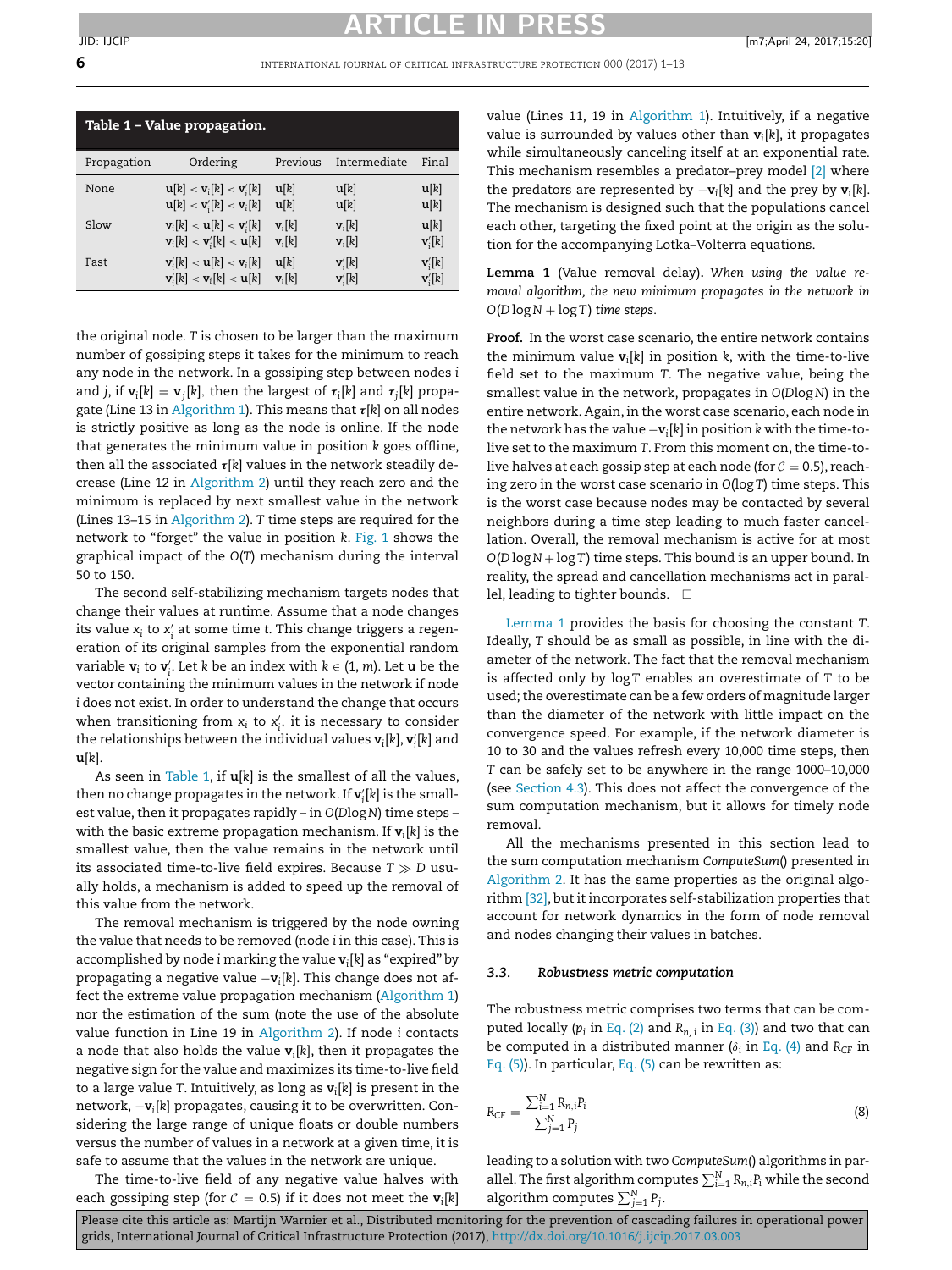<span id="page-6-0"></span>

**Fig. 2 – Actual demand profile in the Dutch transmission grid and two synthetically-generated demand profiles.**

Characterizing the convergence time of the composition of two distributed algorithms is a difficult task in general. Fortunately, the composition of the two *ComputeSum*() algorithms has a convergence time equal to each of the two algorithms, leading to the same *O*(*D* log *N* + log *T*) time steps complexity. If the network is stabilized, then after the power distributions  $P_i$  change, the values  $\sum_{i=1}^{N} R_{n,i} P_i$  and  $\sum_{j=1}^{N} P_j$  stabilize in *O*(*D* log *N* + log *T*) in parallel, because they do not require intermediate results from each other. Because the gossip algorithms used in this work are based on minimum value propagation, all the nodes in the network have the same value after the algorithm converges. Stabilization is easily detected locally by monitoring the lack of changes in the propagated values for a fixed time threshold.

# **4. Analysis and discussion**

The proposed approach for computing the robustness metric is scalable and robust. This section focuses on some of quantitative aspects and analyzes the results obtained from simulations based on synthetic and real data. The computer code implementing the proposed approach was implemented in Matlab and C++. In all the simulations, the network nodes were deployed in a square area. Their communications ranges were varied to obtain the desired value of the network diameter. Networks made up of several independent clusters were discarded.

## *4.1. Data generation*

No public data is available that describes the structure and changes in load over time for a power grid. Therefore, data was generated in order to demonstrate the effectiveness of the proposed approach.

Computing the robustness of a power grid requires data describing its topology (i.e., interconnections of nodes with lines), electrical properties of its components (i.e., admittance values of transmission lines), information about its nodes (i.e., number and their types) and their generation and load values. The IEEE Power Systems Test Case Archive [\[12\]](#page-11-0) provides all this data. In particular, the IEEE 118 Power System maintained in the archive provides a realistic representation of a real-world power transmission grid comprising 118 nodes and 141 transmission lines. The IEEE 118 system is used in this work as the reference power grid.

The IEEE 118 Power System includes information about the topology of the power grid. The loading profile provided with the grid topology gives a representative load for the network, but only for one moment in time. However, in practice, the topology of a power grid is generally unchanged over time (except for grid maintenance, failures and extensions) while the generation/loading profiles vary over time. The changing nature of the loading profile and, accordingly, the generation profile result in varying robustness over time. Therefore, simulating the robustness profile of a power grid over 1 day requires a demand profile for the entire day.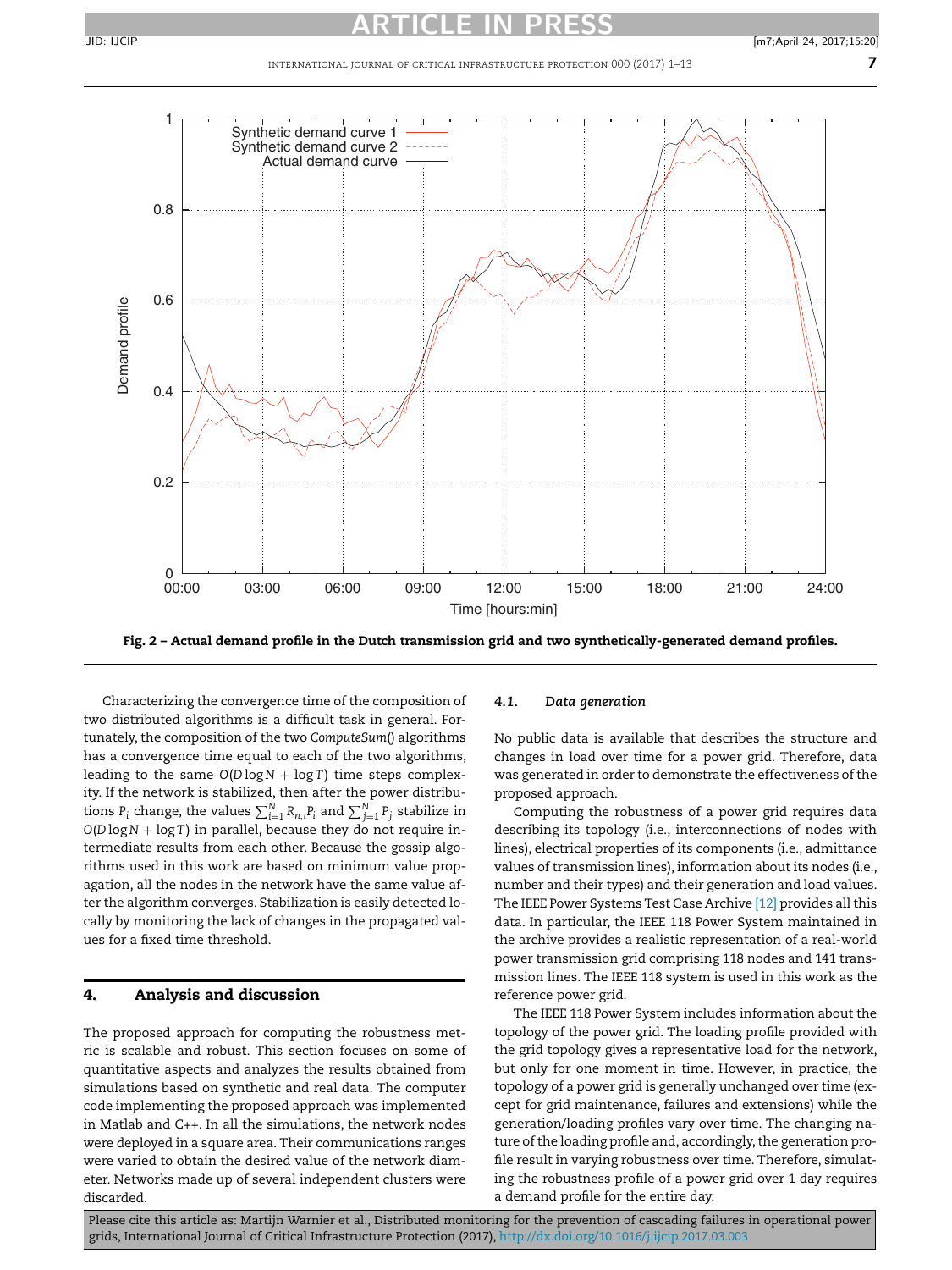<span id="page-7-0"></span>**8** international journal of critical infrastructure protection 000 (2017) 1–13



**Fig. 3 – Convergence of the network starting from a clean state.**

To vary the robustness of the IEEE 118 system, 10% of the power generation nodes were randomly chosen to be fed with synthetic (generated) demand profiles. The demand values of the other power generation nodes remained unchanged. The demand profiles were generated based on the actual load profile of the Dutch grid on January 29, 2006. The demands at the corresponding points in the Dutch grid were sampled every 15 min over the entire day.

[Fig.](#page-6-0) 2 shows the actual demand profile at a point in the Dutch transmission grid and two synthetically-generated demand profiles. Each synthetic demand profiles was generated by introducing random noise to the actual demand profile and smoothing the curve using a moving average [\[21\]](#page-11-0) with a window size of 10.

## *4.2. Influence of communications topology*

The communications network underlying a smart grid can be implemented in a number of ways, each mapping to a possibly different communications topology. For example, an Internet backbone model that allows any-to-any communications in the network could be chosen, leading to a fully-connected graph.

In the first experiment, the network was modeled as a geometric random graph with its nodes initialized with random values, and the time taken for the aggregated sum to converge to the same value on all the nodes was recorded.

Fig. 3 shows that the fastest aggregate computation occurs in a fully-connected network.

In the second experiment, the network was again modeled as a geometric random graph with its nodes initialized with random values. However, after the network stabilized, the values of half of the nodes were changed to different values. The time taken for the network to stabilize after this change was recorded. As expected, [Fig.](#page-8-0) 4 shows that a fully-connected network stabilizes the fastest after a disruption.

These results assume that the Internet backbone works perfectly and is able to route the large amount of generated traffic. A more realistic scenario is that the data collection points obtain data from the individual consumers via some radio technology (e.g., GPRS modems) that are themselves connected to the Internet backbone. To keep the traffic in the network to a minimum, the data collection points only communicate with their first-order network neighbors, corresponding to a mesh network deployment. As seen in Figs. 3 and [4,](#page-8-0) the diameter of the network clearly has a major impact on the results; this confirms the theoretical convergence results. The information needs at least *O*(*D*) time steps to propagate through the network. The constant in the *O*() notation is influenced by the average network connectivity (a node can only contact a single neighbor per time step, slowing information dissemination) and by the push– pull communications model (a node may be contacted by several neighbors during a time step, speeding up information dissemination).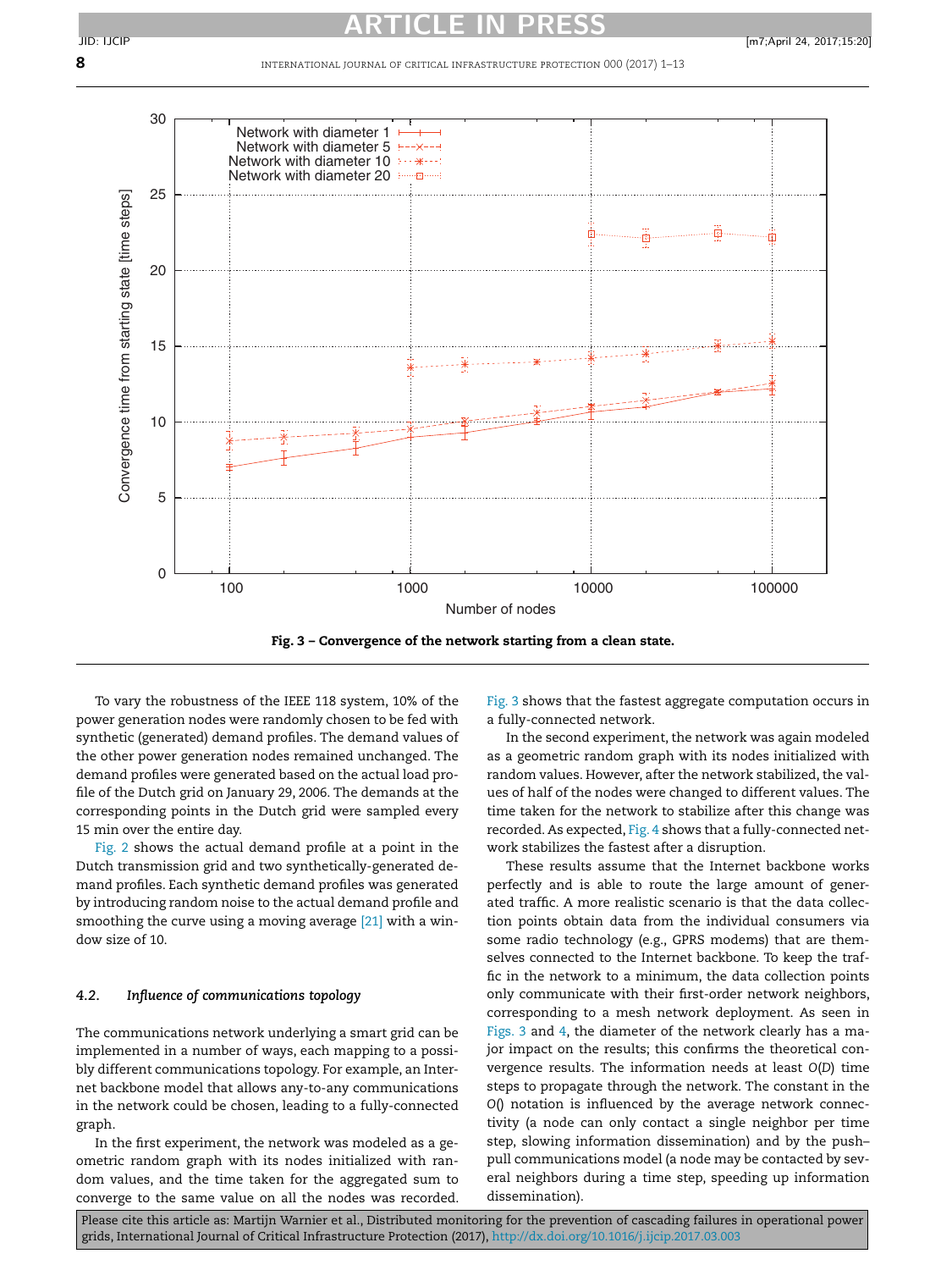# <span id="page-8-0"></span>**ARTICLE IN PRESS** JID: IJCIP [m7;April 24, 2017;15:20]





### *4.3. Scalability aspects*

One of the main characteristics of the proposed approach is that the algorithm scales very well with the number of nodes in the network. As seen in [Figs.](#page-7-0) 3 and 4, the number of nodes has little influence on the final results (influencing only as *O*(log *N*)).

However, the simulations investigated cases where the number of nodes was varied over four orders of magnitude and the results hint that boundaries tighter than those proposed in this paper may exist. The results reveal that, in the case of a fully-connected network, the recovery time varies 34% between a network with 1000 nodes and one with 100,000 nodes, while the variation drops to just 2.4% for a 20-hop network varying from 1000 nodes to 100,000 nodes.

These results are very important for smart grid applications. Because the network is linked to a physical space (a country or, in general, a region) and fully covers the space, the diameter of the network is expected to, at most, decrease with the addition of new nodes. Intuitively, when thinking of nodes as devices with a fixed transmission range, adding more devices in the same region may lead to shorter paths. The aggregate computation approach proposed in this paper yields, on one hand, almost no variation for an increase in the number of network nodes and a linear variation with network diameter. These properties are essential to any solution that must take into account situations where the number of nodes in a grid increases over time.

Another experiment investigated the influence of the timeto-live of the negative fields on convergence and scalability. This experiment employed a random geometric graph of a 10 hop network with 1000 to 5000 nodes and varied the time-tolive for negative values between 500 and 10,000 (the values of half of the nodes were changed randomly after initial network convergence). The results in [Fig.](#page-9-0) 5 confirm [Lemma](#page-5-0) 1 with respect to the log T term. Specifically, the data shows that the convergence time is affected very little by the choice of parameters. As expected, the network diameter has a larger influence.

### *4.4. Robustness metric computation*

[Fig.](#page-10-0) 6 shows the performance of the distributed computation method on real data sets created in the manner described in [Section](#page-6-0) 4.1. The figure shows the results of two simulation runs involving the distributed algorithms versus the results obtained by centralized computations (ground truth). The length of the value vector varies from 1000 values to 10,000 values and each point represents network data after convergence. The results confirm that the precision can be set to the desired value independent of the network topology and size.

When using a vector of 1000 elements, a mean relative error of 3% was obtained (maximum relative error 11% with a standard deviation of 2.6%). A larger vector (10,000 elements) produced a mean relative error of 1% (maximum relative error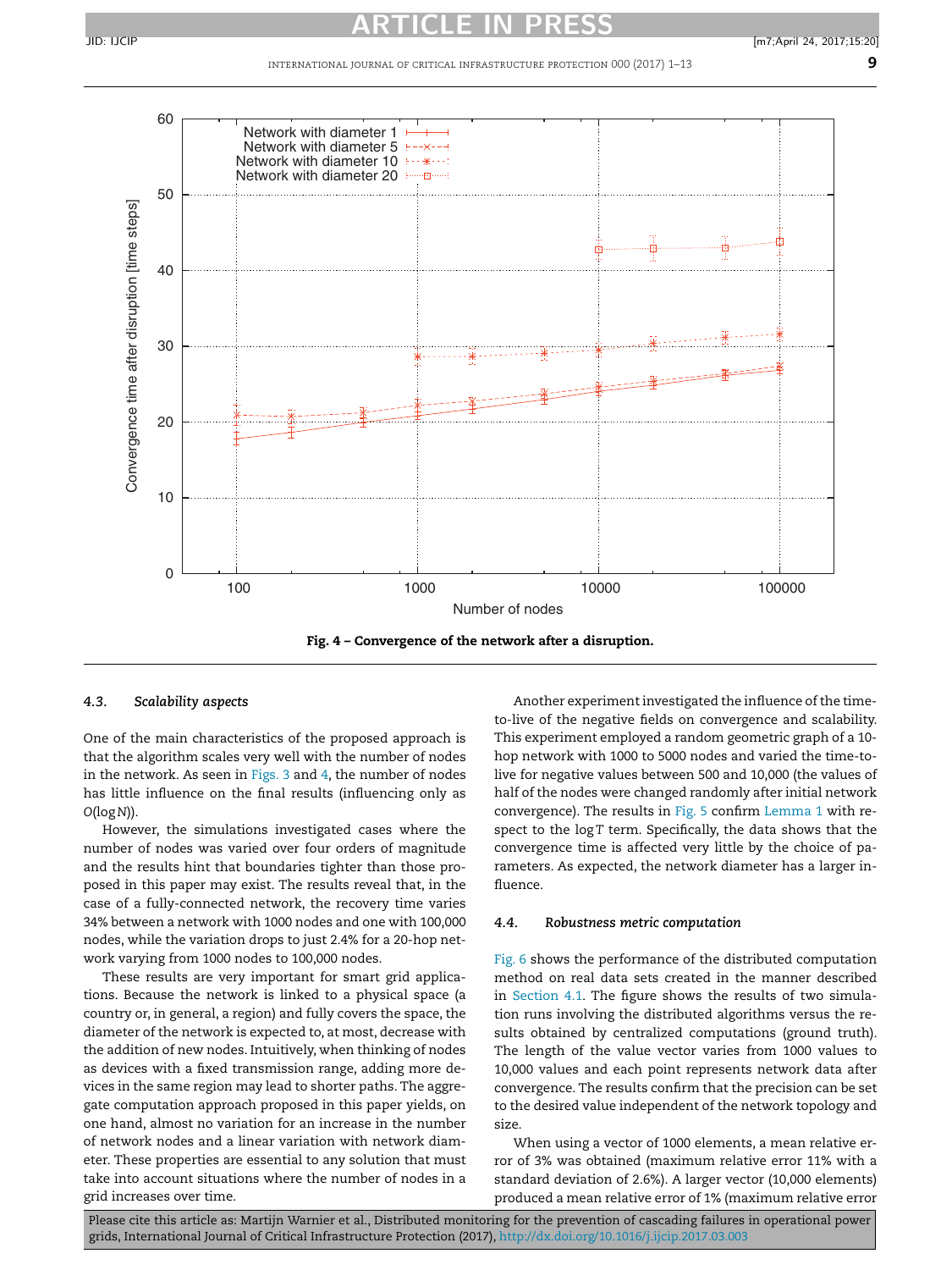<span id="page-9-0"></span>

of 4% with a standard deviation of 0.8%). These results are excellent, especially when considering that they were obtained from a combination of distributed computations with all the

fault-tolerant mechanisms enabled.

[Fig.](#page-10-0) 6 also incorporates a line at robustness value  $R_{CF} = 0.67$ that corresponds to a critical threshold set by grid operators. If the robustness metric drops below this value, then a power line failure can lead to a blackout that affects more than 20% of the power grid. The threshold value was obtained by running cascading failure simulations of the IEEE 118 system using targeted attacks (i.e., worst-case scenario). Interested readers are referred to [\[27\]](#page-12-0) for a structured methodology for determining such thresholds.

The critical threshold (which affects more than 20% of the power grid) is more or less arbitrary and was chosen purely for illustrative purposes. In practice, several factors have to be considered by grid operators (e.g., line capacities and maintenance cycles) to determine realistic threshold values. Nevertheless, the results illustrate the feasibility of the proposed approach because they clearly demonstrate that the error rate of the distributed algorithm is much lower than the minimal required drop in robustness needed to meet the threshold.

Finally, it is important to note that the proposed approach differs from traditional approaches that attempt to capture the global state of a network and then make decisions centrally (this is discussed in the next section). The proposed approach pushes the computations of the robustness metric in the network and the results are available at each node as soon as the computations converge. This mechanism can be readily used in the measurement phase, leading to the possibility of implementing distributed control loops on top of it.

# **5. Monitoring cascading failures in power grids**

Research related to monitoring the state of a power grid can be divided into three main areas: (i) metrics that quantify the vulnerability of power grids to cascading failures; (ii) simulation models that predict the impacts of node/line outages; and (iii) sensor networks that capture the operative states of power grids.

A significant body of work exists on metrics for assessing the vulnerability of power grids to cascading failures. Most studies employ a purely topological or extended topological approach that primarily rely on graph-theoretic measures such as betweenness [\[40\]](#page-12-0) or other centrality measures [\[37\].](#page-12-0) However, these studies (see, e.g., [\[7,8,11,22\]\)](#page-11-0) focus on the topological properties of power grids and fail to consider the operative states of the grids. In effect, this means that the metrics cannot be used to assess the changes in the vulnerability of an operational power grid.

Other researchers (see, e.g., [\[4,44\]\)](#page-11-0) have proposed measures that rely on simulation models. Although, these metrics incorporate the operative state of a power network in addition to its topology, it is very challenging to use the metrics to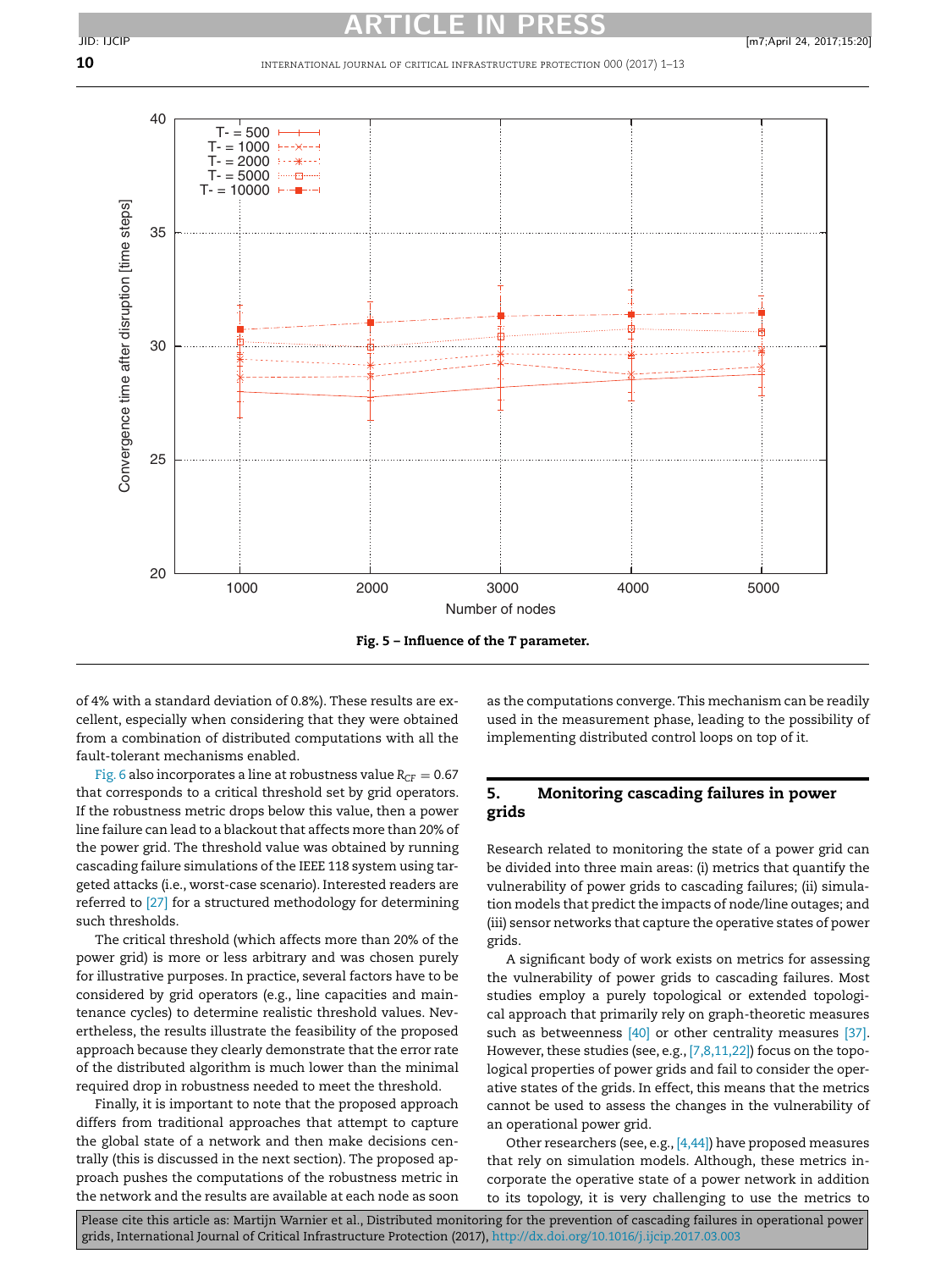## international journal of critical infrastructure protection 000 (2017) 1–13 **11**

<span id="page-10-0"></span>

quantify the resilience of the network to cascading failures in (near) real-time because the computations require full knowledge of the power grid state in order to simulate cascading failures. Previous work by the authors of this paper [\[24,25\]](#page-12-0) is a notable exception. This is because it defines a metric that considers the topology and the operative state of a power grid while eliminating computationally-expensive tasks as in [\[31\]](#page-12-0) or computing the complete network state in order to simulate cascading failures.

Grid operators traditionally assess network operations using flow-based simulation models (e.g., *N*−*x* contingency analysis [\[38\]\)](#page-12-0). These models consider the operational behavior of a power grid. Grid operators can calibrate the models to match the power grid of interest and run various scenarios to assess the impacts of the failure of one or two lines. However, these models have two problems. First, they depend on the knowledge of grid operators who determine the failure scenarios that are to be explored. Second, the computational complexity of the simulation models render them infeasible in failure scenarios involving more than two components (i.e., *N*−2 con-tingency analysis). Interested readers are referred to [\[17\]](#page-11-0) for an overview of contingency analysis methods for power grids.

Several schemes have been suggested for addressing the limitations of traditional contingency analysis methods. For example, Mittal et al. [\[31\]](#page-12-0) have proposed a probabilistic contingency analysis scheme for power grids that allows contingency analysis up to eight levels deep (i.e., concurrent failures of up to eight nodes). Other researchers, such as Yan

et al. [\[42\],](#page-12-0) attempt to address the computational challenges by dividing a large power grid into smaller sub-grids (clusters) and running a separate contingency analysis on each of the smaller grids. By automatically adapting the sub-grid clusters over time based on different threat analysis scenarios and grid states, Yan et al. are able to perform detailed analyses of more realistic threats. Note that such approaches are generally better at dealing with more likely threat scenarios at the cost of ignoring less likely threat scenarios that might involve large impacts on a power grid. In contrast, the monitoring approach proposed in this paper considers all possible threats to the power grid at the same time based on the grid topology and state. This enables the determination of when a threat is more imminent without identifying the most vulnerable nodes. Thus, the approach complements contingency analysis approaches and could be used in conjunction with current grid operator practices.

Numerous researchers have specified distributed architectures for monitoring the state of a power grid. However, the architectures typically focus on data collection related to the loading levels of power lines, phase angles, etc. (see, e.g., [\[3,16,18,28,33,43,45,46\]\)](#page-11-0). Unfortunately,they do not use sophisticated data aggregation mechanisms to quantify the resilience of a power grid to cascading failures.

In conclusion, as far as the authors of this paper are aware, no power grid monitoring approaches are available that can – in near real-time – assess the vulnerability of an operational power grid to cascading failures.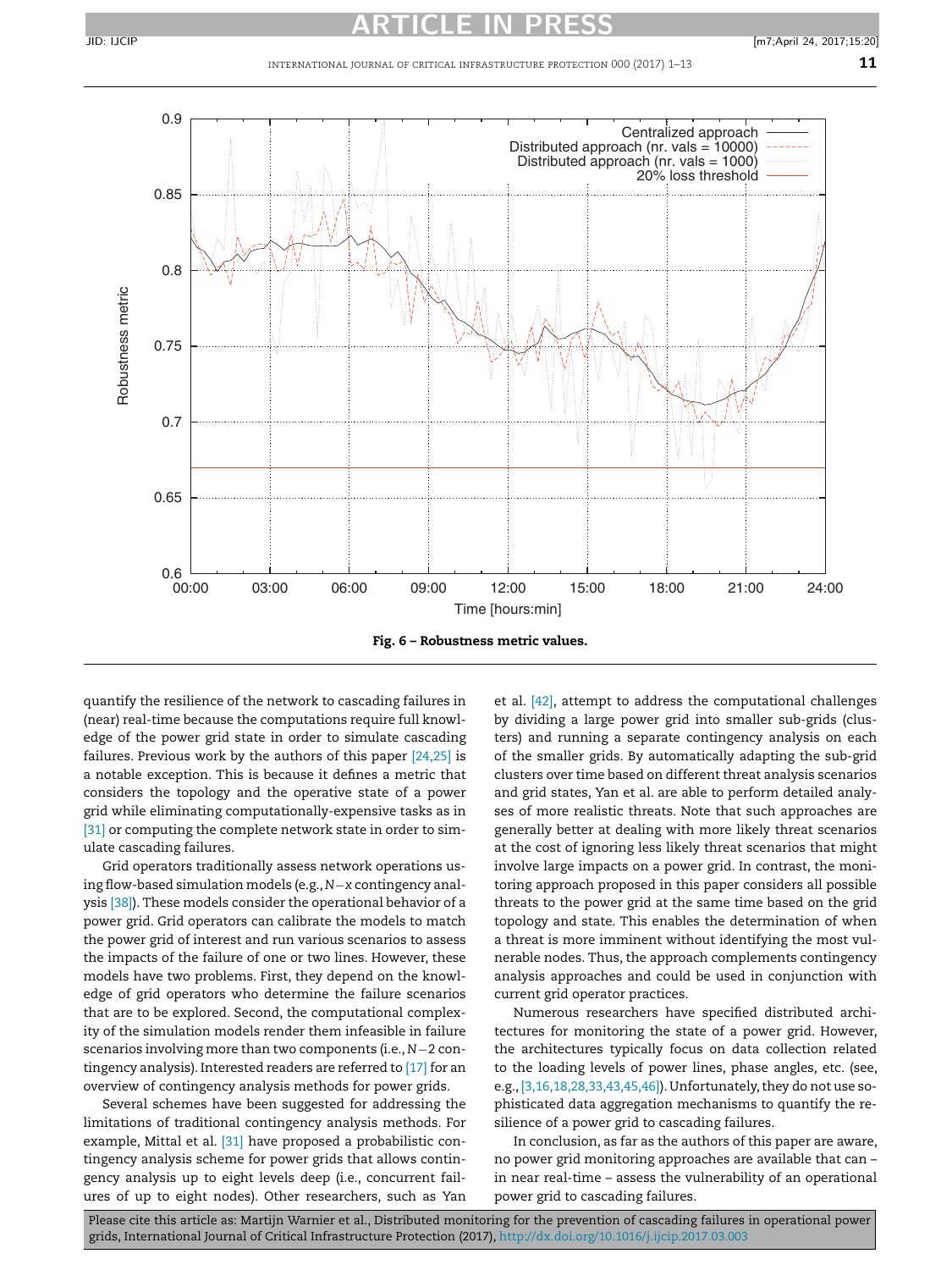<span id="page-11-0"></span>**12** international journal of critical infrastructure protection 000 (2017) 1–13

# **6. Conclusions**

This paper has introduced a novel distributed computation approach for assessing the resilience of an operational power grid to cascading failures in near real-time. The approach leverages a class of fast gossip algorithms [9] with selfstabilizing mechanisms for handling run-time network dynamics. The effectiveness of the approach is demonstrated by computing the robustness to cascading failures metric [\[24,25\]](#page-12-0) in a rapid and reliable manner for a case study involving the benchmark IEEE 118 Power System.

The distributed computation approach has a number of desirable properties, most notably scalability and robustness. Simulation results performed with real and synthetic data demonstrate that the approach achieves very fast convergence times, influenced primarily by the network diameter and only logarithmically by the number of network nodes. This property is very important in smart grids because the numbers of nodes deployed in grids that cover regions or countries are expected to increase over the next few decades.

The precision of the computations can be set by adjusting the size of the messages exchanged in a network. This is a crucial property for scalability because message size is not a function of the number of network nodes. More importantly, the computation error scales as *O*(1/*poly*(*N*)), meaning that the greater the number of network nodes, the lower the final error. Finally, the approach preserves anonymity because it does not require unique identifiers for the network nodes.

The principal result is that it is possible to compute complex aggregates of the operational states of power grid nodes in a fully distributed manner rapidly (in near real-time) and reliably. Because automatic control systems always require measurements, the proposed approach is a perfect candidate for the measurement block of an automated distributed control scheme. While this paper has focused on the measurements of network properties, future research will investigate the actuation portion that is triggered by the availability of different power grid metrics.

# **Acknowledgments**

This work was partially supported by the [NWO](http://dx.doi.org/10.13039/501100003246) Project, RobuSmart: Increasing the Robustness of Smart Grids through Distributed Energy Generation: A Complex Network Approach (grant no. 647.000.001) and by Rijksdienst voor Ondernemend Nederland (grant no. TKISG01002 SG-BEMS).

### references

- [1] R. Albert, I. Albert and G. Nakarado, Structural vulnerability of the North American power grid, *Physical Review E*, vol. 69(2), 025103, 2004.
- [2] R. Arditi and L. Ginzburg, Coupling in predator–prey dynamics: Ratio-dependence, *Journal of Theoretical Biology*, vol. 139(3), pp. 311–326, 1989.
- [3] D. Bakken, C. Hauser, H. Gjermundrod and A. Bose, Towards More Flexible and Robust Data Delivery for Monitoring and Control of the Electric Power Grid, Technical Report

EECS-GS-009, School of Electrical Engineering and Computer Science, Washington State University, Pullman, Washington, 2007.

- [4] Z. Bao, Y. Cao, G. Wang and L. Ding, Analysis of cascading failure in electric grid based on power flow entropy, *Physics Letters A*, vol. 373(34), pp. 3032–3040, 2009.
- [5] V. Belevitch, Summary of the history of circuit theory, *Proceedings of the IRE*, vol. 50(5), pp. 848–855, 1962.
- [6] N. Bicocchi, M. Mamei and F. Zambonelli, Handling dynamics in diffusive aggregation schemes: An evaporative approach, *Future Generation Computer Systems*, vol. 26(6), pp. 877–889, 2010.
- [7] E. Bompard, R. Napoli and F. Xue, Analysis of structural vulnerabilities in power transmission grids, *International Journal of Critical Infrastructure Protection*, vol. 2(1–2), pp. 5–12, 2009.
- [8] E. Bompard, R. Napoli and F. Xue, Extended topological approach for the assessment of structural vulnerability in transmission networks, *IET Generation, Transmission and Distribution*, vol. 4(6), pp. 716–724, 2010.
- [9] S. Boyd, A. Ghosh, B. Prabhakar and D. Shah, Gossip algorithms: Design, analysis and applications, *Proceedings of the Twenty-Fourth Annual Joint Conference of the IEEE Computer and Communications Societies*, vol. 3, pp. 1653–1664, 2005.
- [10] B. Carreras, V. Lynch, I. Dobson and D. Newman, Critical points and transitions in an electric power transmission model for cascading failure blackouts, *Chaos*, vol. 12(4), pp. 985–994, 2002.
- [11] X. Chen, Q. Jiang and Y. Cao, Impact of characteristic path length on cascading failure of power grid, *Proceedings of the International Conference on Power System Technology*, 2006.
- [12] Department of Electrical Engineering, University of Washington, Power Systems Test Case Archive, Seattle, Washington [\(www2.ee.washington.edu/research/pstca\)](http://www2.ee.washington.edu/research/pstca), 2016.
- [13] I. Dobson, J. Chen, J. Thorp, B. Carreras and D. Newman, Examining criticality of blackouts in power system models with cascading events, *Proceedings of the Thirty-Fifth Hawaii International Conference on System Sciences*, 2002.
- [14] A. El-Sakkary, The gap metric: Robustness of stabilization of feedback systems, *IEEE Transactions on Automatic Control*, vol. 30(3), pp. 240–247, 1985.
- [15] L. Freeman, A set of measures of centrality based on betweenness, *Sociometry*, vol. 40(1), pp. 35–41, 1977.
- [16] A. Grilo, P. Gao, W. Xu and M. de Almeida, Load monitoring using distributed voltage sensors and current estimation algorithms, *IEEE Transactions on Smart Grid*, vol. 5(4), pp. 1920–1928, 2014.
- [17] A. Gomez-Exposito, A. Conejo and C. Canizares (Eds.), *Electric Energy Systems: Analysis and Operation*, CRC Press, Boca Raton, Florida, 2016.
- [18] V. Gungor, B. Lu and G. Hancke, Opportunities and challenges of wireless sensor networks in the smart grid, *IEEE Transactions on Industrial Electronics*, vol. 57(10), pp. 3557–3564, 2010.
- [19] M. Jelasity, A. Montresor and O. Babaoglu, Gossip-based aggregation in large dynamic networks, *ACM Transactions on Computer Systems*, vol. 23(3), pp. 219–252, 2005.
- [20] G. Jesi, D. Hales and M. van Steen, Identifying malicious peers before it's too late: A decentralized secure peer sampling service, *Proceedings of the First International Conference on Self-Adaptive and Self-Organizing Systems*, pp. 237–246, 2007.
- [21] J. Kenney and E. Keeping, Moving averages, in *Mathematics of Statistics, Part 1*, J. Kenney (Ed.), Van Nostrand, Princeton, New Jersey, pp. 221–223, 1962.
- [22] C. Kim and O. Obah, Vulnerability assessment of power grid using graph topological indices, *International Journal of Emerging Electric Power Systems*, vol. 8(6), article 4, 2007.